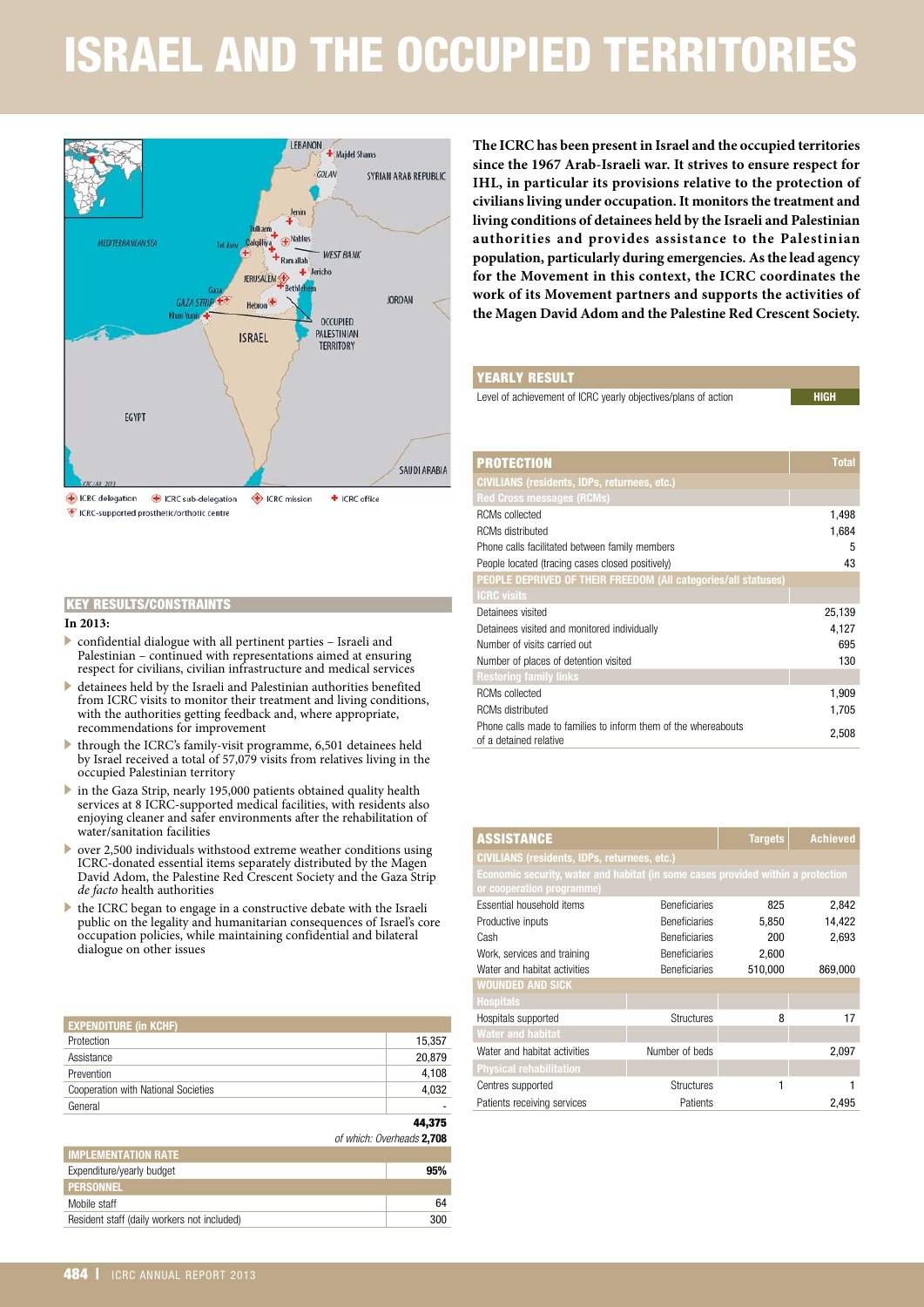# **CONTEXT**

Peace talks between Israel and the Palestinian Authority resumed in mid-2013, but had yet to produce breakthroughs.

The Palestinians remained politically divided. Despite bilateral discussions, there was reportedly no progress in the reconciliation process between Fatah and Hamas.

Palestinians continued to live in difficult circumstances. While the Gaza Strip was relatively calm, the humanitarian situation remained difficult. Its already stagnant economy suffered from the intermittent operation of the crossings points with Egypt and Israel and the closure of tunnels along the border with Egypt. Heavy rains and flooding in December exacerbated the situation.

In the West Bank, Palestinians had to contend with the consequences of the continued expansion and construction of Israeli settlements, as well as clashes between Israeli security forces and Palestinians, settler-related violence, and socioeconomic tensions among Palestinians.

Palestinian detainees, especially those on hunger strike, continued to receive media and public attention. Demonstrations in support of detainees regularly led to clashes and arrests.

Tensions, including sporadic cross-border exchange of fire, rose along Israel's borders with Lebanon and the Syrian Arab Republic (hereafter Syria).

# ICRC ACTION AND RESULTS

In 2013, the ICRC pursued efforts to promote the protection of civilians and to help alleviate the humanitarian situation of Palestinians living under occupation.

The ICRC began – through the visit of its president to Israel and the occupied Palestinian territory, and the publication of an article in the *International Review of the Red Cross* – to engage in a constructive debate with the Israeli public on the legality and humanitarian consequences of three occupation policies for which the ICRC had not had any dialogue with the Israeli authorities, namely: the routing of the West Bank barrier; the construction of settlements; and the annexation of East Jerusalem. For other issues such as the conduct of hostilities, the use of force in law enforcement, detention, and the restoration of family links, the ICRC maintained its bilateral and confidential dialogue with the Israeli authorities.

Dialogue with Palestinian authorities and armed groups emphasized the need to respect all people not/no longer participating in hostilities and their property and to ensure the safety of medical personnel/infrastructure. Dissemination sessions helped members of security services and armed groups enhance their awareness of IHL and humanitarian principles.

The ICRC worked with the Israeli and Palestinian authorities to help them ensure that detainees' treatment and living conditions were in line with internationally recognized standards. It monitored the situation of detainees on hunger strike and that of other vulnerable inmates. It supported the Palestinian detaining authorities in improving inmates' material and living conditions, including their access to health care. Detainees kept in touch with their relatives through ICRC family-links services, such as the familyvisits programme for inmates in Israeli custody.

Maintaining its emergency response capacity, the ICRC carried out initiatives to help Palestinians living under occupation meet their immediate needs in terms of health, economic security and water/habitat. In the Gaza Strip, it helped ensure a wellfunctioning emergency response and medical care system, enabling wounded and sick people to access medical services. Financial and other kinds of support helped the Palestine Red Crescent Society provide emergency medical services (EMS) across the occupied Palestinian territory. Key Gaza Strip hospitals received medical supplies/equipment, albeit in smaller quantities than in previous years, as the ICRC's focus shifted towards technical support for the health authorities. The ICRC supported the provision of emergency medical care in three hospitals through infrastructure rehabilitation and staff training. Physically disabled people received services at the ICRC-supported Artificial Limb and Polio Centre (ALPC).

Vulnerable Palestinians living in areas most affected by Israeli occupation policies protected or resumed their livelihoods with the help of grants, cash-for-work initiatives, agricultural inputs and ICRC representations to the Israeli authorities about people's access to farming/fishing areas. Furthermore, the ICRC worked with local water boards to rehabilitate, operate and maintain water and sanitation facilities.

Movement family-links services remained available for family members separated by past and current conflict in the region. Acting as a neutral intermediary, the ICRC helped Golan residents maintain contact with their relatives in Syria proper and transport their apples to Syrian markets.

The ICRC continued to facilitate Movement coordination and maintained partnerships with and support for the Magen David Adom and the Palestine Red Crescent Society. It helped both of them strengthen their abilities to address humanitarian needs, for instance during the extreme weather conditions that affected Israel and the occupied Palestinian territory in December.

#### **CIVILIANS**

ICRC representations, based on documented allegations, aimed to persuade the Israeli authorities, the Palestinian Authority and the *de facto* authorities in the Gaza Strip to address the adverse situation of civilians in the occupied territories and Israel. All parties were urged to respect civilians, civilian infrastructure and medical services.

The Israeli authorities were reminded of the humanitarian consequences of their non-compliance with the 1949 Geneva Conventions. Based on direct ICRC observation and first-hand testimonies, over a hundred oral/written representations regarding IHL violations urged the Israeli authorities, *inter alia*, to:

- . protect Palestinians and their property from settler violence and prosecute those responsible
- $\blacktriangleright$  refrain from the disproportionate use of force in law enforcement, search and arrest operations in the West Bank and in and around the Gaza Strip, and apply the basic rules of IHL in the conduct of hostilities
- $\blacktriangleright$  end all destruction of civilian property and establish planning/ zoning mechanisms taking into consideration the needs of the Palestinian population
- . find viable solutions for ensuring access to agricultural land/ fishing areas and essential services for communities affected by the blockade of the Gaza Strip and routing of the West Bank barrier/buffer zones around settlements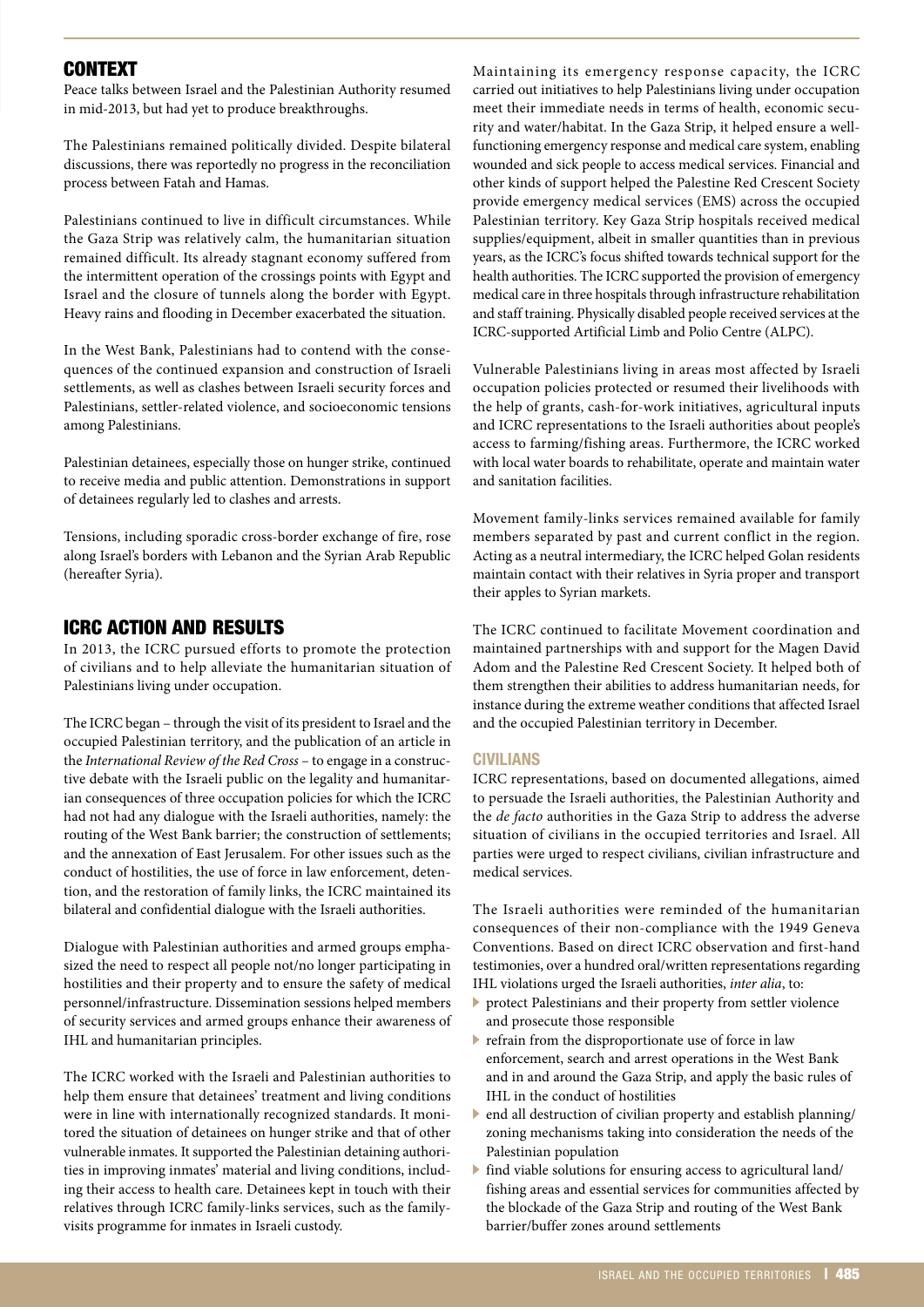$\blacktriangleright$  ensure that the situation of the population in the Israelioccupied Golan was in line with relevant international law

Studies were ongoing on how Israel's movement restrictions and water-resource management policies in contravention of IHL and other norms affect the livelihoods of Palestinians; their content already supplemented the ICRC's dialogue with the Israeli authorities. They formed part of a shift in the ICRC's approach, which included progressively reducing direct assistance initiatives related to – but unable to counter – certain occupation policies and putting more emphasis on persuading Israel to fulfill its IHL obligations.

Dialogue with the Palestinian Authority, the *de facto* authorities in the Gaza Strip and armed groups focused on promoting respect for humanitarian norms, ending attacks against people not/no longer participating in hostilities and ensuring respect for medical personnel/infrastructure.

### **Direct victims of Israeli occupation improve their economic prospects**

Despite increased restrictions imposed by the Israeli authorities in the Jordan Valley, 416 individuals (67 households) whose houses had been destroyed/confiscated by the authorities in the West Bank coped with their displacement using shelter/household items distributed with the Palestine Red Crescent Society, which had independently provided similar assistance to a further 576 individuals (92 households). In the Gaza Strip, 46 individuals (six households) in similar circumstances received assistance. Over 2,500 individuals (500 households) withstood the extreme December weather using ICRC-donated essential items separately distributed by the Magen David Adom, the Palestine Red Crescent Society and the *de facto* Health Ministry in the Gaza Strip.

On the basis of need assessments, more vulnerable Palestinian families than initially planned restored/protected their livelihoods with ICRC support. Over 750 farmers (137 households) affected by the routing of the West Bank barrier gained better access to their land through ICRC representations to the Israeli authorities and increased their produce using agriculture inputs; a further 603 farmers (105 households) supplemented their incomes through cash-for-work initiatives. In Hebron's Old City, 34 individuals supported their families (271 individuals) through small businesses/other initiatives using grants and skills acquired through vocational training.

In Gaza Strip border areas, 329 households (some 2,000 individuals) increased their agricultural production using farming implements bought with ICRC cash grants. A further 2,202 households (some 13,400 individuals) boosted their yields using ICRC-provided seed/fertilizer.

#### **Gaza Strip residents become less vulnerable to diseases**

Some 865,000 Gaza Strip residents enjoyed cleaner surroundings because of projects carried out with the local authorities: construction of a sewage line in Hawaber; rehabilitation of the Khan Yunis wastewater treatment plant; and repair of the Sheik Radwan water basin (not initially planned and serving some 500,000 people). Residents stood to benefit from ongoing projects: construction of a waste water treatment plant in Wadi Gaza and a water pipeline from Israel, and rehabilitation of two sewage pumping stations. Water authorities also repaired facilities damaged in 2012 and developed operational/maintenance schemes, with ICRC material/ technical support.

In the West Bank, 4,000 people accessed potable water through a joint water supply project with the Palestinian Water Authority. Efforts to persuade the water board to repair municipal wells (serving 6,000 people) were ongoing.

#### **People overcome movement restrictions**

People in the occupied territories and Israel, including foreigners/ irregular migrants, used ICRC services to: exchange family news via RCMs; reunite with relatives; transfer documents; and travel for humanitarian/medical reasons between the Israeli-occupied Golan and Syria proper, between Israel and Lebanon and between locations in the occupied Palestinian territory. Seven Lebanese civilians and the remains of six others were repatriated under ICRC auspices. Some Syrians receiving treatment in Israeli hospitals (see *Wounded and sick*) informed their families of their whereabouts.

Owing to Israel's ban on family visits and to the Syrian conflict, people's movement between Golan and Syria proper remained limited. Nevertheless, with the ICRC acting as a neutral intermediary between Israeli and Syrian authorities, 56 people – mostly students – crossed the demarcation line from Golan to Syria proper; 32 crossed it in the opposite direction. Some 7,000 people (1,320 households) increased their income by selling over 14,000 tonnes of apples in Syrian markets, with the ICRC acting as a neutral intermediary to transport the apples through the Quneitra crossing point.

The ICRC continued to remind Israel of its obligations under IHL to respect the right of families to receive their relatives' remains. No progress was made in clarifying the fate of Israelis missing in action or of Jordanians missing in Israel since the 1980s.

#### **PEOPLE DEPRIVED OF THEIR FREEDOM**

Palestinian and foreigners/migrants detained under Israeli custody in prisons, interrogation centres and provisional detention centres and those held by the Palestinian authorities in the Gaza Strip and the West Bank received regular visits, conducted according to standard ICRC procedures. Detaining authorities received confidential feedback on inmates' treatment and living conditions, including access to health care, at all stages of detention.

#### **Vulnerable detainees receive attention/assistance**

Detainees who joined hunger strikes, in Israeli and Palestinian prisons, received ICRC visits and benefited from reminders to the medical/detaining authorities on their responsibilities; this was part of the regular monitoring of detainees' access to health care and of the quality of medical treatment they received. Minors, migrants and other particularly vulnerable detainees received hygiene/medical supplies and educational/recreational items to help break the monotony of their incarceration.

In Israel, detainees with specific needs or in administrative detention, under interrogation, in prolonged solitary confinement, from the Gaza Strip, or vulnerable because they were minors or at risk of *refoulement* received particular attention during visits. In private interviews with ICRC delegates, Palestinian detainees released within the framework of the peace talks confirmed their consent to the conditions/place of their release.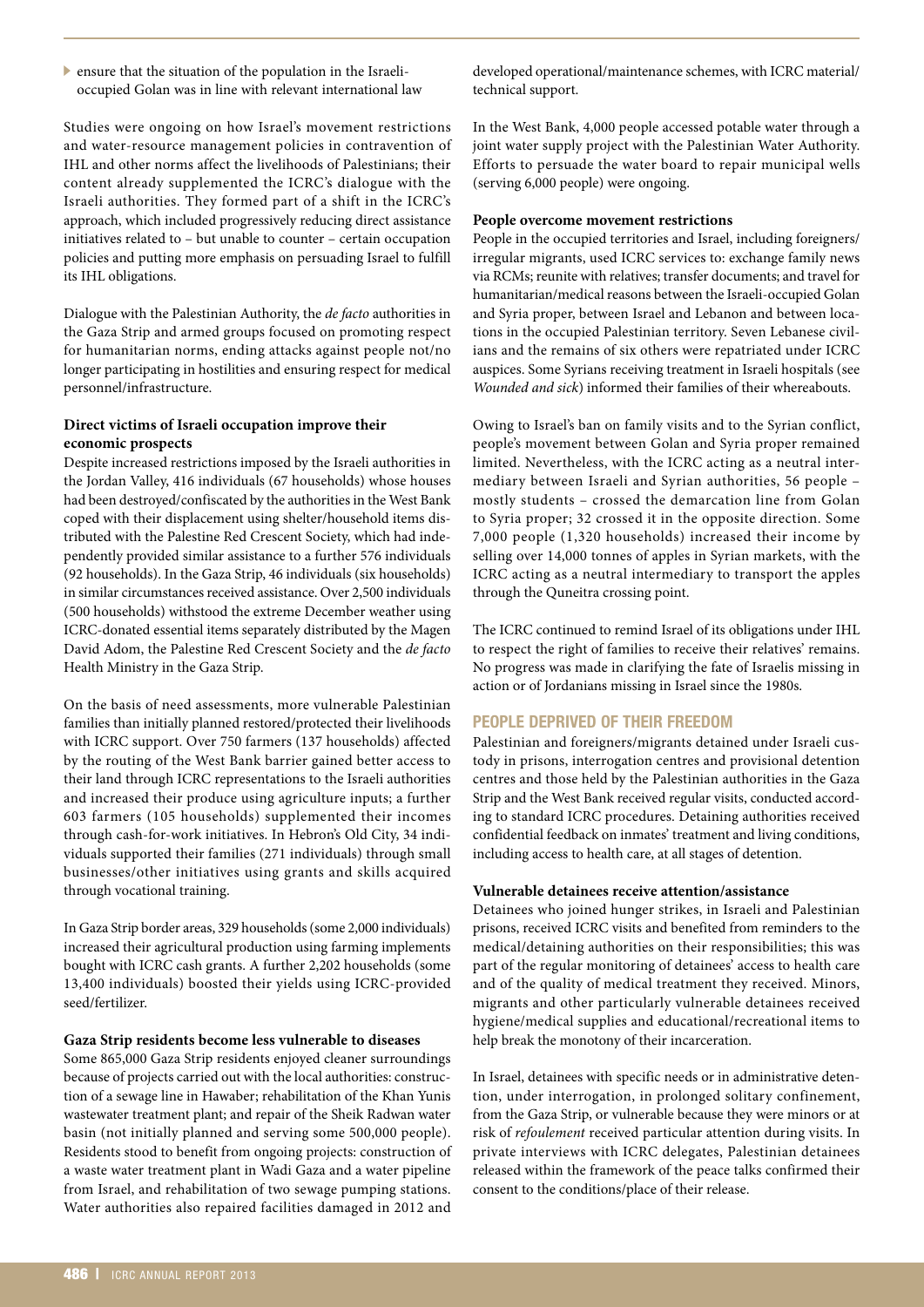Visits to detainees held by the Palestinian authorities focused on inmates' treatment, access to health care and basic judicial guarantees, particularly for those under interrogation or sentence of death. In-depth assessments were conducted of judicial guarantees accorded to detainees in the West Bank and of inmates' access to health care in the Gaza Strip, aimed at providing feedback/ recommendations to the authorities.

#### **Inmates maintain contact with relatives**

Using ICRC family-links services, detainees exchanged news/ documents with their relatives. The foreigners/migrants among them restored contact with their families; upon their release, some resettled abroad using ICRC travel documents. Detainees in Gaza Strip/West Bank prisons had their families informed of their whereabouts.

In Israel, 6,501 detainees from East Jerusalem, the Gaza Strip, the Golan Heights and the West Bank received 57,079 visits from their relatives, through the ICRC's family-visits programme. Visitors included 155 sick/elderly people – some transported by ambulance. Follow-up with the authorities helped address delays in processing permits.

#### **Detainees in Palestinian prisons see marked improvement in living conditions**

Detaining authorities in the Gaza Strip drew on ICRC advice on prison construction standards and support for structural rehabilitation/maintenance. Over 1,700 detainees had cleaner surroundings after the authorities created prison maintenance teams, per the ICRC's recommendation; the teams also received cleaning supplies.

Among the 1,700 detainees, some 400 detainees in Katiba prison had improved living conditions following repairs to sanitation and other facilities, while another 400 inmates in Middle Area prison enjoyed the benefits of renovated kitchens. A similar project in another prison was ongoing. Over 6,000 detainees in the Gaza Strip received hygiene kits/winter clothes, while 44 of them also benefited from educational material.

#### **WOUNDED AND SICK**

Wounded and sick people, particularly those living in the Gaza Strip, relied on medical services/facilities that received ICRC financial, material and capacity-building support. To ensure people's access to medical care, the authorities and weapon bearers were reminded – through briefings/first-aid sessions and written representations based on documented cases – of their obligation to respect patients and medical services.

The Palestine Red Crescent Society's EMS responded to some 85,995 call-outs in the occupied Palestinian territory, with ICRC support, including for obtaining crossing/transport permits from the Israeli authorities. The *de facto* Health Ministry in the Gaza Strip maintained 62 of its ambulances with ICRC financial support. In Israel, 26 specialists, some from the Israel Defense Forces (IDF), honed their war-surgery skills at a seminar co-organized with the Magen David Adom.

### **Gaza Strip residents receive medical care at ICRCsupported hospitals**

In the Gaza Strip, while some hospitals received ad hoc support, nearly 195,000 patients obtained treatment at 8 hospitals among the 13 regularly supported – notably with some 141 tonnes of material such as drugs/disposables, haemodialysis equipment and generator spare parts – notwithstanding the ICRC's shift in focus to providing technical assistance to the authorities. In the Al Aqsa, European Gaza and Kama Edwan hospitals (total: 470 beds), patients received treatment in a safer/more orderly setting following the rehabilitation of emergency departments and training of 58 doctors, 121 nurses, 97 administrative personnel/guards and 28 community leaders. In Nasser Hospital (330 beds), incidents of service interruption linked to power failure decreased following upgrades to its electricity system.

Hospital staff discussed their concerns/challenges during ICRC monitoring visits; these were communicated to the Gaza Strip *de facto* and the Palestinian Authority Health Ministries. Pressed by the ICRC to assume their responsibilities, and with its support, the two ministries coordinated some of their activities, such as medical deliveries.

| People deprived of their freedom                                                      | <b>ISRAEL</b>  | <b>PALESTINIAN</b> |
|---------------------------------------------------------------------------------------|----------------|--------------------|
| <b>ICRC visits</b>                                                                    |                | <b>TERRITORY</b>   |
| Detainees visited                                                                     | 21,045         | 4,094              |
| of whom women                                                                         | 367            | 84                 |
| of whom minors                                                                        | 354            | 153                |
| Detainees visited and monitored individually                                          | 2,743          | 1,384              |
| of whom women                                                                         | 20             | 17                 |
| of whom minors                                                                        | 274            | 74                 |
| Detainees newly registered                                                            | 1,629          | 984                |
| of whom women                                                                         | 13             | 9                  |
| of whom minors                                                                        | 252            | 74                 |
| Number of visits carried out                                                          | 393            | 302                |
| Number of places of detention visited                                                 | 47             | 83                 |
| <b>Restoring family links</b>                                                         |                |                    |
| <b>RCMs</b> collected                                                                 | 1,699          | 210                |
| <b>RCMs distributed</b>                                                               | 1,591          | 114                |
| Phone calls made to families to inform them of the whereabouts of a detained relative | 2,274          | 234                |
| Detainees visited by their relatives with ICRC/National Society support               | 6,501          |                    |
| Detainees released and transferred/repatriated by/via the ICRC                        | $\overline{2}$ |                    |
| People to whom a detention attestation was issued                                     | 9,852          | 575                |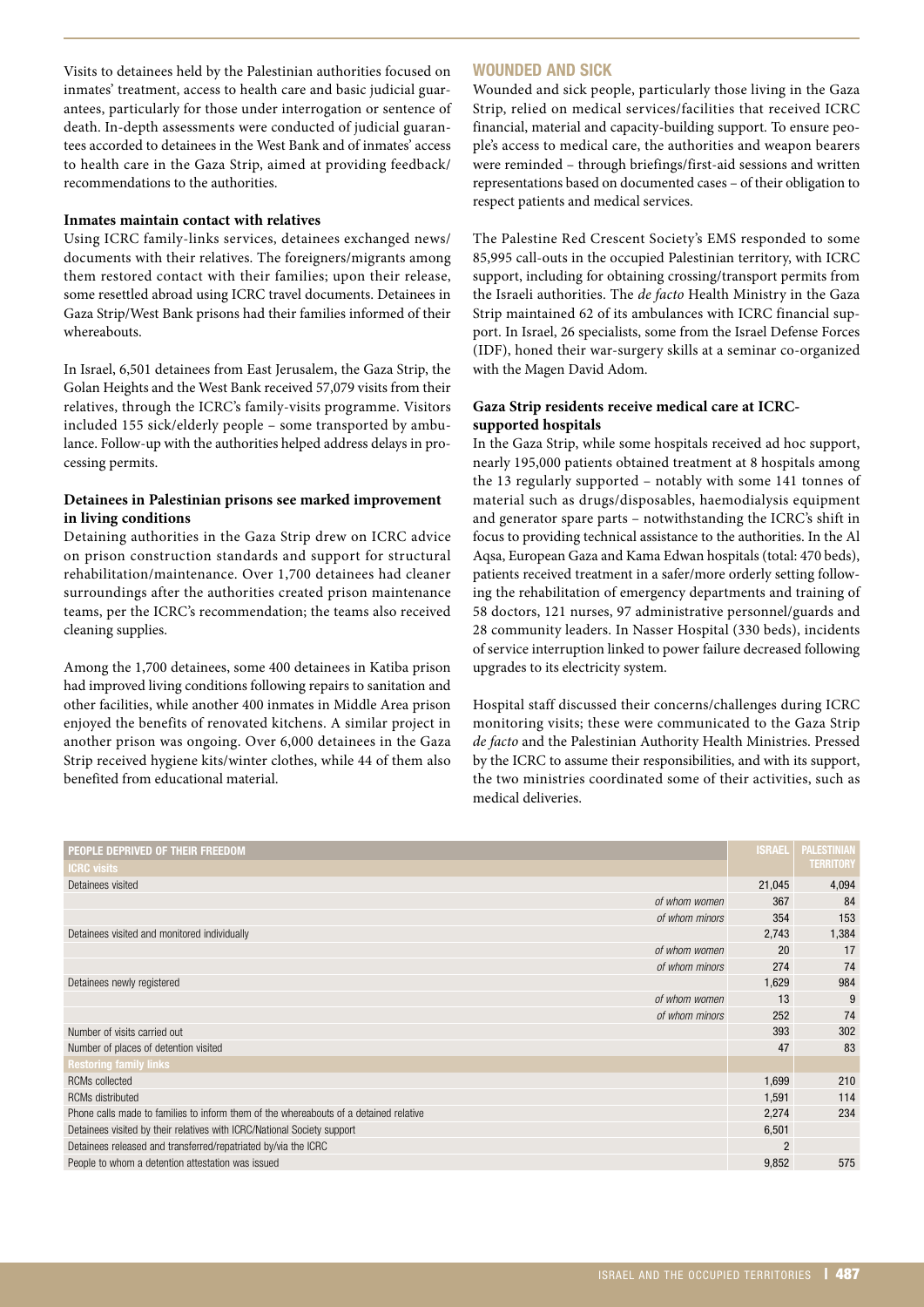#### **Disabled patients access specialized services/treatment**

Some 2,500 disabled people in the Gaza Strip received physical rehabilitation services at the ALPC, which significantly boosted the quality and quantity of its prostheses/orthoses, with material and technical assistance from the Norwegian Red Cross/ICRC. Its pool of experts increased with the return of staff from ICRCsupported training abroad.

Patients requiring post-surgical physiotherapy had improved access to quality treatment following the completion of a fiveyear project that enhanced six Gaza Strip hospitals' physiotherapeutic capabilities. These hospitals organized their physiotherapy departments and took steps to ensure the availability of specialists and proper referrals.

# **Wounded Syrians receive ad hoc assistance**

Weapon-wounded Syrians evacuated to Israeli hospitals received monitoring visits. Some 100 received clothes and 80, hygiene kits; 20 were fitted with ICRC-donated devices to stabilize fractures.

# **AUTHORITIES, ARMED FORCES AND OTHER BEARERS OF WEAPON, AND CIVIL SOCIETY**

Dialogue with the Israeli authorities, the Palestinian Authority, the *de facto* authorities in the Gaza Strip and all weapon bearers concentrated on operational and IHL-related concerns (see *Civilians*).

The ICRC began, through the visit of its president and the publication of an article in the *International Review of the Red Cross*, to engage in a constructive debate with the Israeli public on the legality and the humanitarian consequences of three occupation policies for which the ICRC had not had any dialogue with the Israeli authorities, namely: the routing of the West Bank barrier; the construction of settlements; and the annexation of East Jerusalem. For other issues, such as the conduct of hostilities, the use of force, detention and the restoration of family links, the ICRC maintained its bilateral and confidential dialogue with the Israeli authorities.

Moreover, Israeli lawyers discussed IHL during a course on the subject. Palestinian officials attended briefings on IHL implementation. Some 250 Islamic leaders discussed similarities between IHL and sharia law during round-tables. Over 800 representatives from NGOs attended briefings on/debated IHL issues related to their work. Media reports, using ICRC materials, raised the general public's awareness of ICRC activities and of the humanitarian consequences of the Israeli-Palestinian conflict.

# **IDF discusses opportunities for training support**

Besides confidential dialogue with the IDF field command, international law department and Military Advocate General Corps on the conduct of hostilities and use of force in law enforcement (see *Civilians*), regular discussions with the Defense Ministry's doctrine/training division focused on opportunities for training support, thematic dialogue and coordination during emergencies.

During over 30 briefings, some 450 military/police personnel, border guards and prison officers improved their knowledge of IHL and other applicable legal norms. Senior IDF officials and experts discussed IHL and its application at workshops organized with Israeli academic/research institutions.

## **Gaza Strip** *de facto* **Interior Ministry implements agreement on incorporating IHL**

Over 1,000 Palestinian security officers enhanced their understanding of internationally recognized standards/norms governing law enforcement and the treatment of detainees during 90 information sessions and capacity-building initiatives undertaken with the Palestinian security services and the Gaza Strip *de facto* and the Palestinian Authority Interior Ministries. In the Gaza Strip, the integration of applicable norms/standards into the security services' training/operations advanced within the framework of a memorandum of understanding with the *de facto* Interior Ministry.

Following networking and dialogue with armed groups, some 150 of their members learnt about IHL, humanitarian principles and the ICRC at dissemination/first-aid training sessions conducted with the Palestine Red Crescent Society.

# **Young people enhance their awareness of IHL**

Israeli and Palestinian students and professors updated their IHL knowledge at conferences and annual competitions, where the inclusion of IHL in university curricula was also promoted. Eight law/sharia faculties in the occupied Palestinian territory continued to teach IHL; other faculties were encouraged to follow suit. More than 1,100 Israeli and Palestinian youths participated in discussions/ lectures on IHL and the Movement.

# **RED CROSS AND RED CRESCENT MOVEMENT**

**National Societies boost emergency response capacities** The Magen David Adom and the Palestine Red Crescent Society worked with the ICRC to boost their operational capacities to address needs arising from the conflict and other emergencies.

The Magen David Adom developed its capacity to respond to emergencies and provide family-links services, thanks in part to ICRC technical support, including for its EMS. It demonstrated its aptitude during disaster simulation exercises.

The Palestine Red Crescent Society, through staff/volunteer training, bolstered its capabilities in disaster management and dissemination of IHL; this helped it to, *inter alia*, provide emergency care, distribute relief and conduct first-aid training (see above).

Both National Societies contributed to the goals of the Health Care in Danger project at international events and promoted the initiative, alongside humanitarian principles, to various audiences.

The ICRC continued to facilitate Movement coordination and to support the monitoring of the 2005 cooperation agreement between the two National Societies.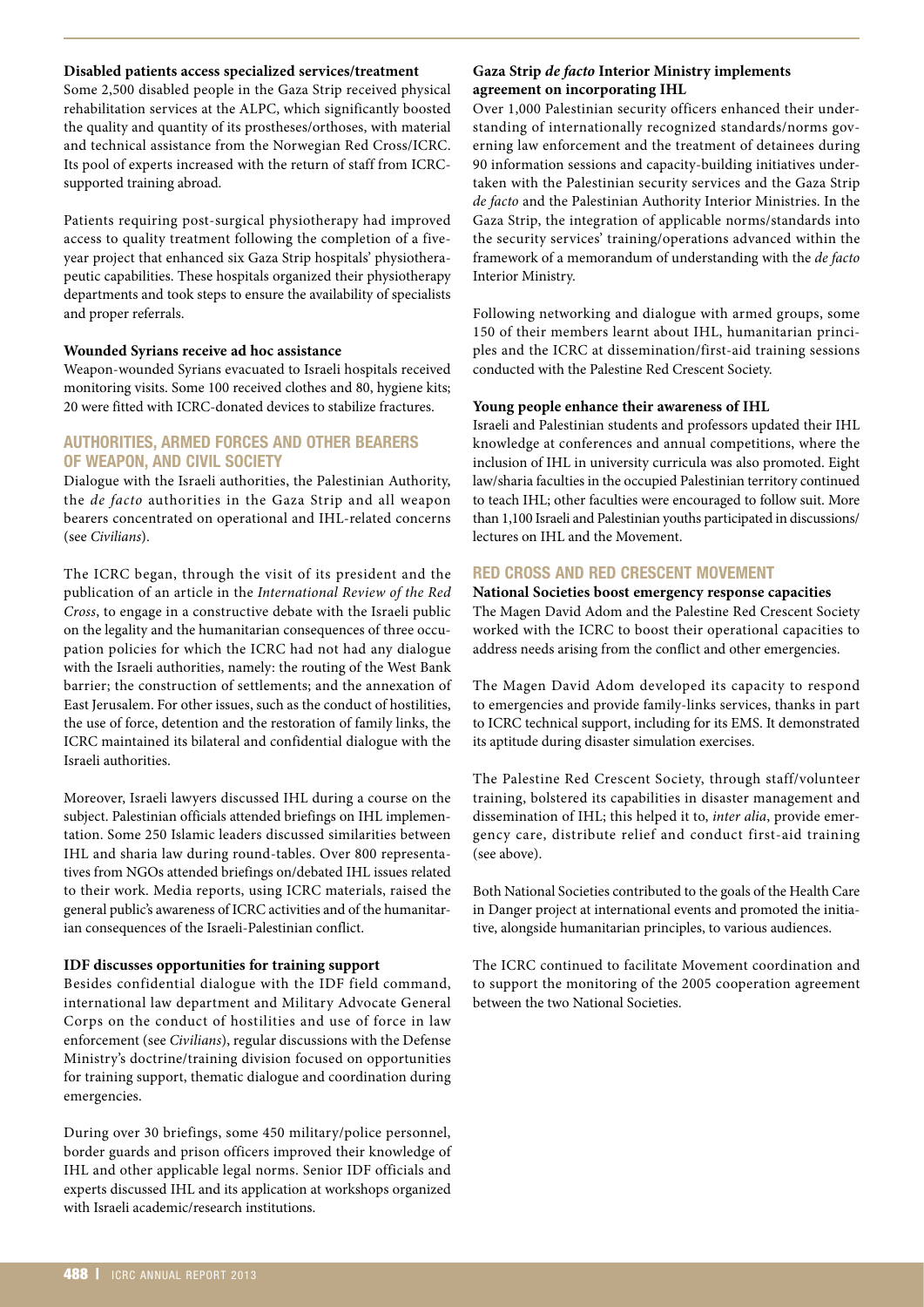| <b>MAIN FIGURES AND INDICATORS: PROTECTION</b>                                        | <b>Total</b>    |                |                |
|---------------------------------------------------------------------------------------|-----------------|----------------|----------------|
| <b>CIVILIANS (residents, IDPs, returnees, etc.)</b>                                   |                 |                |                |
| <b>Red Cross messages (RCMs)</b>                                                      |                 | UAMs/SCs*      |                |
| <b>RCMs</b> collected                                                                 | 1,498           |                |                |
| <b>RCMs</b> distributed                                                               | 1,684           |                |                |
| Phone calls facilitated between family members                                        | 5               |                |                |
| Reunifications, transfers and repatriations                                           |                 |                |                |
| People transferred/repatriated                                                        | 70              |                |                |
| Human remains transferred/repatriated                                                 | $6\phantom{1}6$ |                |                |
| Tracing requests, including cases of missing persons                                  |                 | Women          | <b>Minors</b>  |
| People for whom a tracing request was newly registered                                | 53              | 6              | 3              |
| People located (tracing cases closed positively)                                      | 43              |                |                |
| including people for whom tracing requests were registered by another delegation      | $\mathbf{1}$    |                |                |
| Tracing cases still being handled at the end of the reporting period (people)         | 28              | $\overline{7}$ | $\overline{2}$ |
| <b>Documents</b>                                                                      |                 |                |                |
| Official documents relayed between family members across border/front lines           | 1,008           |                |                |
| PEOPLE DEPRIVED OF THEIR FREEDOM (All categories/all statuses)                        |                 |                |                |
| <b>ICRC visits</b>                                                                    |                 | <b>Women</b>   | <b>Minors</b>  |
| Detainees visited <sup>1</sup>                                                        | 25,139          | 451            | 507            |
| Detainees visited and monitored individually                                          | 4,127           | 37             | 348            |
| Detainees newly registered                                                            | 2,613           | 22             | 326            |
| Number of visits carried out                                                          | 695             |                |                |
| Number of places of detention visited                                                 | 130             |                |                |
| <b>Restoring family links</b>                                                         |                 |                |                |
| <b>RCMs</b> collected                                                                 | 1,909           |                |                |
| <b>RCMs distributed</b>                                                               | 1,705           |                |                |
| Phone calls made to families to inform them of the whereabouts of a detained relative | 2,508           |                |                |
| Detainees visited by their relatives with ICRC/National Society support               | 6,501           |                |                |
| Detainees released and transferred/repatriated by/via the ICRC                        | $\overline{2}$  |                |                |
| People to whom a detention attestation was issued                                     | 10.427          |                |                |

**\*** Unaccompanied minors/separated children

**1.** All detainees known through the authorities' notifications and followed up by the ICRC